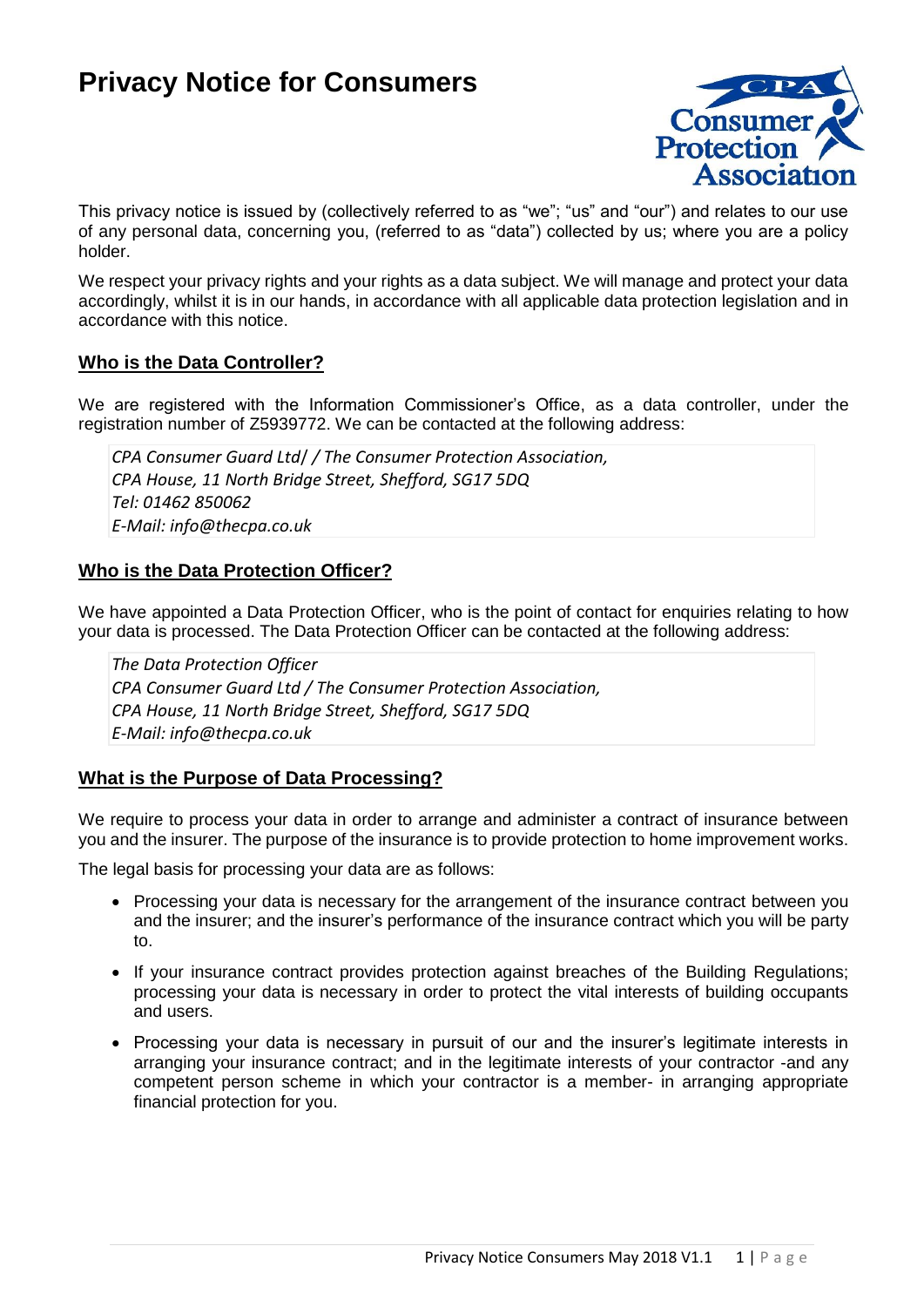# **How Will We Use Your Data?**

We will use your data in the normal course of business to:

- Administer your insurance policy.
- Underwrite your insurance policy (including aggregating your data with other similar data for actuarial purposes).
- Handle claims on your insurance policy (including effecting and instructing repairers).
- Deal with any complaints that you may have.
- Verify your identity.
- Confirm with third parties that you have received insurance cover.
- Where we have a legal basis to do so; help us to identify and market products that may be of interest to you.

We may use your data, in the course of our business, for the prevention and detection of fraud. Where we suspect fraud, this may entail:

- Sharing your data with public bodies including the Police.
- Undertaking fraud searches.
- Checking your data against fraud prevention databases.

Your data will not be used by us for the purposes of any automated decision-making or profiling.

## **How Did We Receive Your Data?**

Your data was submitted to us, in order to arrange your insurance cover, by the contractor/installer named in writing on your policy of insurance. Your data was not sourced, by us, from a publicly accessible source.

## **What Types of Data Do We Process?**

The data we hold is limited to your name; address; contact details; information about your insured installation; and information we receive as part of a claim or complaint made by you.

In respect of your data: We do not hold or process special categories of data (those relating to your racial or ethnic origin; political opinions; religious or philosophical beliefs; trade union membership; sex life or orientation; genetic data; biometric data; or data relating to any criminal convictions or offences).

# **Will Third Parties Receive Your Data? What Are Their Interests?**

Your data shall be passed to the insurer in order for them to perform the contract of insurance.

We have a data sharing agreement with FENSA Limited (referred to as "FENSA") and Certass Limited ("Certass").

FENSA and Certass may have a legitimate interest in receiving your data because; as authorised competent person scheme operators named in Schedule 3 of the Building Regulations 2010, they are bound by specific legal obligations to ensure that works carried out by their member contractors receive appropriate financial protection. We may share this information with FENSA or Certass in order for them to verify and confirm that appropriate financial protection is in place.

We shall not transfer your data to organisations located in countries outside of the United Kingdom.